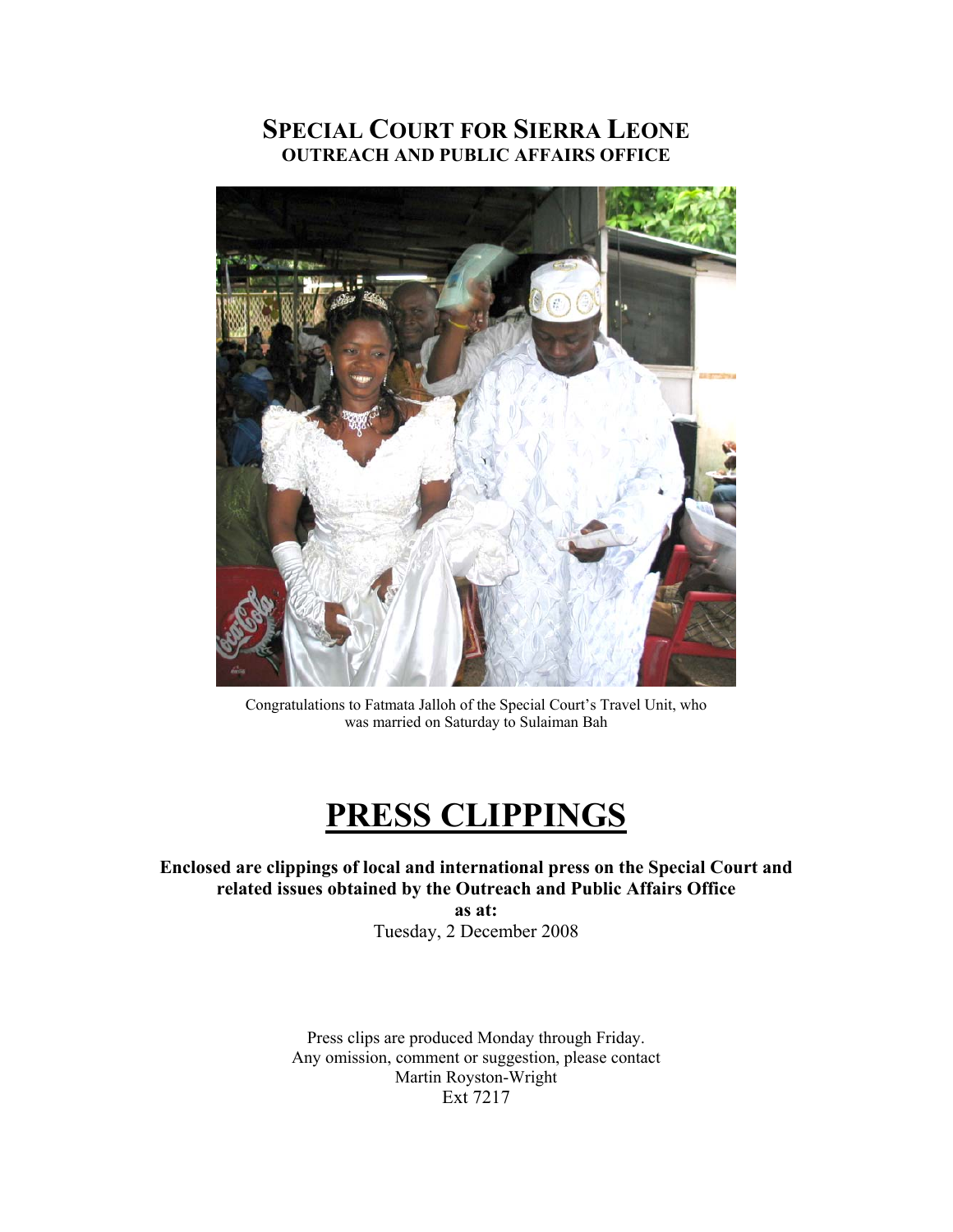| <b>International News</b>                                                    |           |
|------------------------------------------------------------------------------|-----------|
| Former RUF Signal Commander Commences His Testimony / Charlestaylortrial.org | Page 3    |
| Report from The Hague / BBC World Service Trust                              | Pages 4-5 |
| UNMIL Public Information Office Complete Media Summaries / UNMIL             | Pages 6-7 |
| International Legal Standards on Child Soldiers / Human Rights Watch         | Page 8    |
| Good Tidings / The Jordan Times                                              | Page 9    |
| ICC Lawyers to Help Uganda on Joseph Kony / The New Vision (Uganda)          | Page 10   |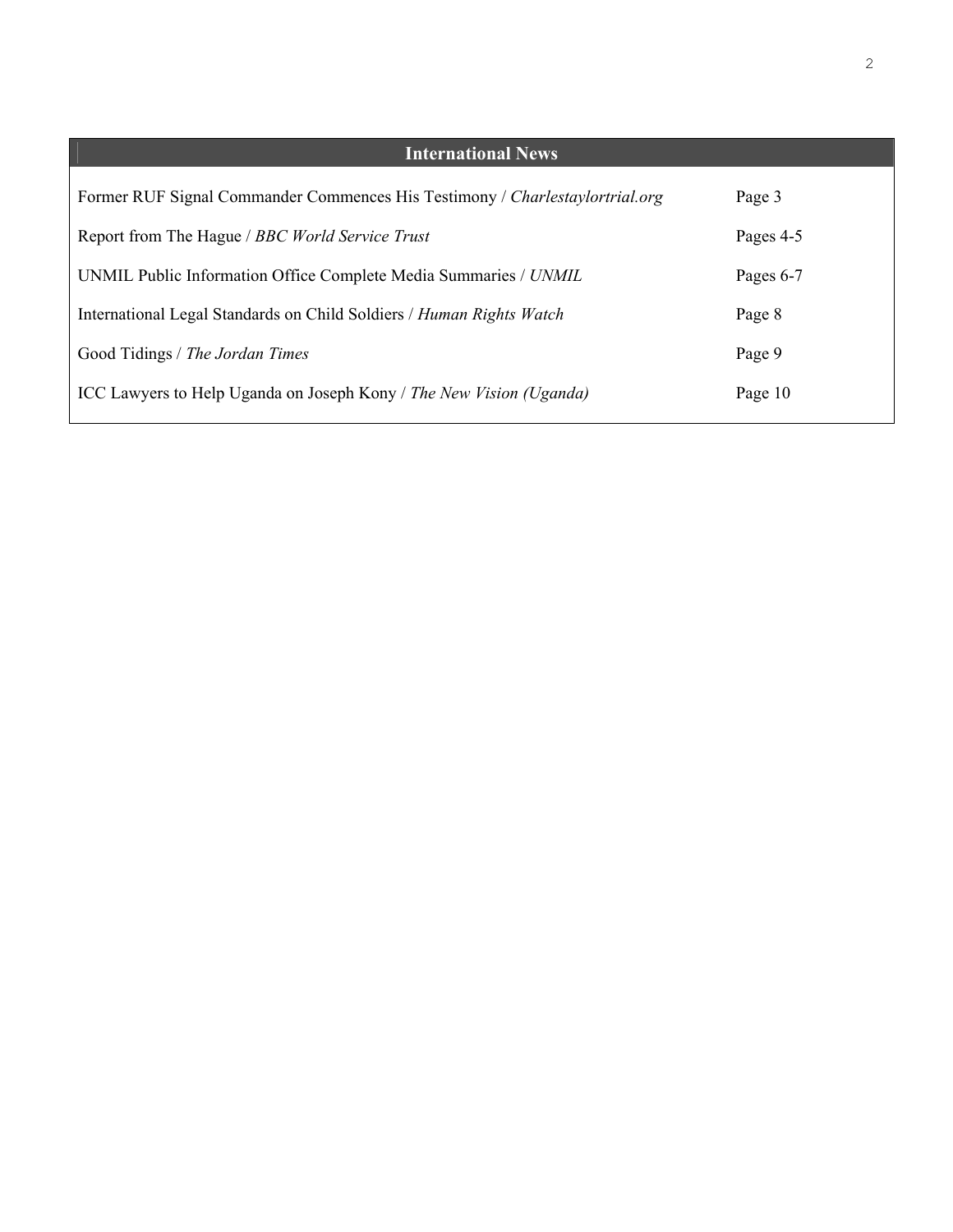### **Former RUF Signal Commander Dauda A Fornie (DAF) Commences His Testimony**

10:00am: The prosecution today called the 84th witness in the trial of Charles Taylor. The witness, Dauda A Fornie (DAF) is a former RUF signal commander. DAF, as he was commonly called by his RUF colleagues also carried the allias Blue Diamond. He said that he was captured by the RUF at age 16 in 1991 while returning to his boarding school from holidays. He said that he was trained in signal communications by the NPFL Signal Unit in the Liberian provincial city of Tubmanburg, in Bomi County. He said that the first overall Signal Commander for the RUF was a Liberian named CO. Nyaa.

The witness said that he was in Tubmanburg in 1992 when RUF and NPFL fighters withdrew from the city and moved to the city of Kakata in Margibi County. The witness said he was in Kakata when the NPFL launched Operation Octopus in Monrovia. He said that during the said Operation Octopus, Mr. Taylor and Foday Sankoh made joint visits to the frontlines in Monrovia on a regular basis.

In describing the relationship between Mr. Taylor and Foday Sankoh, the witness said that the two men had a cordial relationship and that in mid 1992, Mr. Taylor was regularly informed abour RUF operations in Sierra Leone through high frequency radio.

The witness explained that in 1992, when the RUF attempted to cut-off the supply route of the Sierra Leone arms on the Bo-Kenema highway, the army pushed them out of Sierra Leone into Liberia. He described various NPFL units which provided support to the RUF when they came under attacks from enemy forces. Some of the groups mentioned were Zimbabwe, Special Task Force, SS Corpra, Death Squad, Black Gadaffa and Scorpion. He said that when the RUF retreated to Liberia in 1992, these groups reinforced them so that they would attack the enemy and cross back into Sierra Leone. Making special enphasis on the Special Task Force, the witness said that the group was comprised of purely Liberians.

Speaking of radio communications between the RUF and Mr. Taylor, the witness said he was present when they sent a message from the RUF frontline to Liberia that the enemies had attacked Pujehun District in Sierra Leone and were advancing towards the Bo Waterside on the Sierra Leone/Liberian border. The witness said he was at Bomi Hills in Liberia at this time.

When asked about code names used by verious commanders in the RUF and NPFL, the witness said that Mr. Taylor was called EBONY, Foday Sankoh was called TOYOTA and Gen. De Gbon was called ENERGY. Speaking of various call signs, he said that those in Pendembu were 35, and Mr. Taylor's radio station was 3 Top at a particular point in time. He said that the code names were not static as they changed with time.

The witness is set to continue his testimony tomorrow. Court adjourned for the day.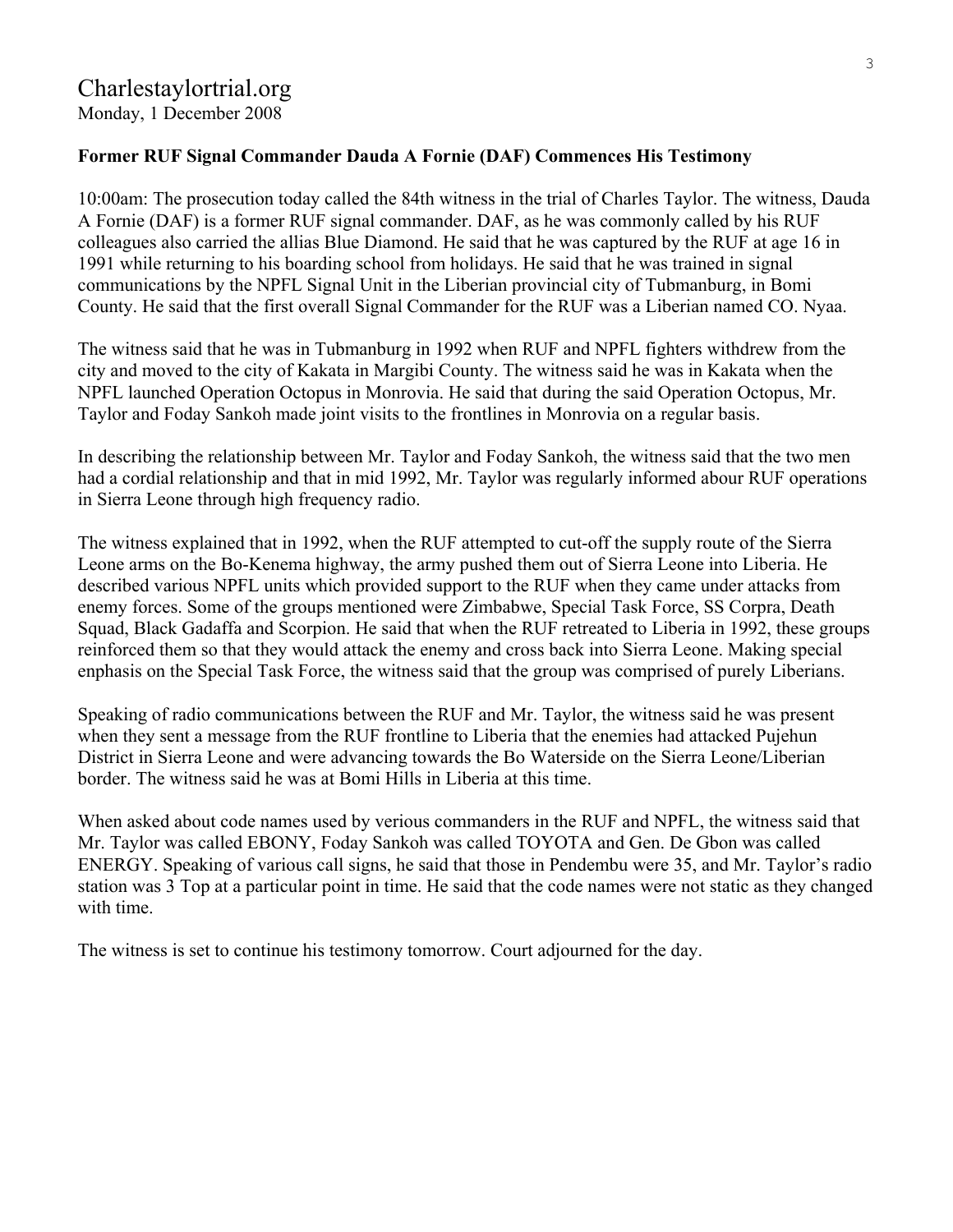### BBC World Service Trust

Tuesday, 1 December 2008

### **Report from The Hague**

As the Prosecution of the Special Court for Sierra Leone closes in on the conclusion of its side of Charles Taylor's trial, it has embarked on launching its last bit of evidence against Charles Taylor from the point of views of insider witnesses. After a Liberian insider witness, a former officer of the Liberian Special Security Service, left the stand last week, the Prosecution has brought another insider witness, a former Signal Commander of the RUF, this time a Sierra Leonean. BBC World Service Trust Mariama Khai Fornah reports

FORNAH: Smiling and confidently gesticulating as though he was providing a lecture, the former RUF Signal Commander testified that the relationship between the Charles Taylor's NPFL and Foday Sankoh's RUF was cordial.

Dauda Fonnie alias Blue Diamond told the Court when the RUF forces attempted to cut the supply route of the Sierra Leonean Army on the Bo- Kenema Highway in 1991, the Army pushed them out of Sierra Leone into Liberia.

He said NPFL units identified as Zimbabwe, Special Task Force, SS Corpra, Death Squad, Black Gadafa and Scorpion went to the aid of the RUF. Dauda, who is a member of the Mende ethnic group in Sierra Leone, is testifying in Krio so he's being interpreted.

FONNIE: They were going to reinforce the RUF so that the RUF would be able to repel the enemies and cross over into Sierra Leone.

COUNSEL: Mr. Witness, you've also referred to several units that were involved in this reinforcement. One of these units you've just said was the Special Task Force unit.

FONNIE: The unit from which reinforcements used to come to go and flush the enemies back into Sierra Leone so that the RUF would be able to re-enter Sierra Leone and continue the war.

COUNSEL: Now the Special Task Force unit, do you know the composition of this unit in terms of its nationality?

FONNIE: They were purely Liberians.

FORNAH: The former RUF Signal Commander said the NPFL Signal Unit in the Liberian provincial city of Tubmanburg, in Bomi County, trained him in signal communications. He said the first overall Signal Commander of the RUF was a Liberian named C.O. Nyan.

Dauda told the Judges Mr. Charles Taylor was regularly informed about developments at the RUF war front in Sierra Leone in the mid-1992 through high frequency radio communication.

FONNIE: I was there at one point in time when the message came from the front line the Pujehun area to [Jibong] that the enemies – that is the government troops, the Sierra Leone government troops – had crossed the bridge again and that they were advancing. They had come past Bo Waterside. They were advancing toward, they were in the core area, and I was there when General [Jibong] sent that message to Ebony.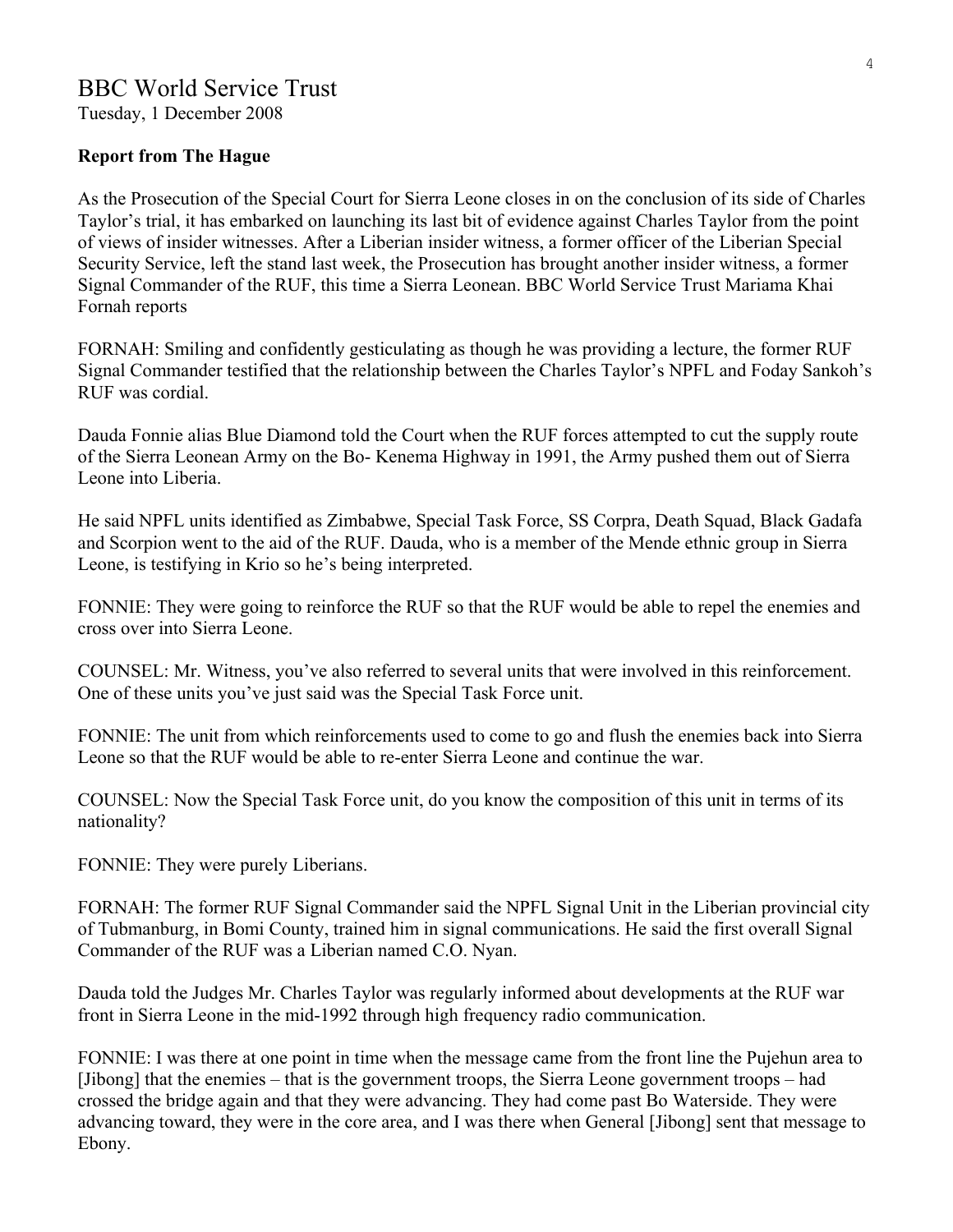COUNSEL: At this time, while you were in [Bomi] Hills, can you remember some of the code names of some of the commanders?

FONNIE: Yes. Mr. Taylor, we used to call him Ebony. Foday Sankoh was Toyota. General [Jibong] was Energy. For some of the call signs, those who were in Pendembu, they were three-five or thirty five. Mr. Taylor's radio station was Treetop at a point in time. But really, the code names were not static. They changed with time.

The insider witness testified that in the late 1992, RUF and NPFL forces withdrew from Tubmanburg and moved to the city of Kakata in Margibi County.

Dauda recalled he was in Kakata when NPFL launched operation Octopus in Monrovia. The former RUF Signal Commander told the Court during the Operation Octopus, Mr. Charles Taylor and Foday Sankoh visited the frontline in Monrovia regularly.

The Prosecution is expected to continue with the direct examination on Tuesday of Dauda Fonnie, who said he captured by the RUF at age 16 on his way from holiday.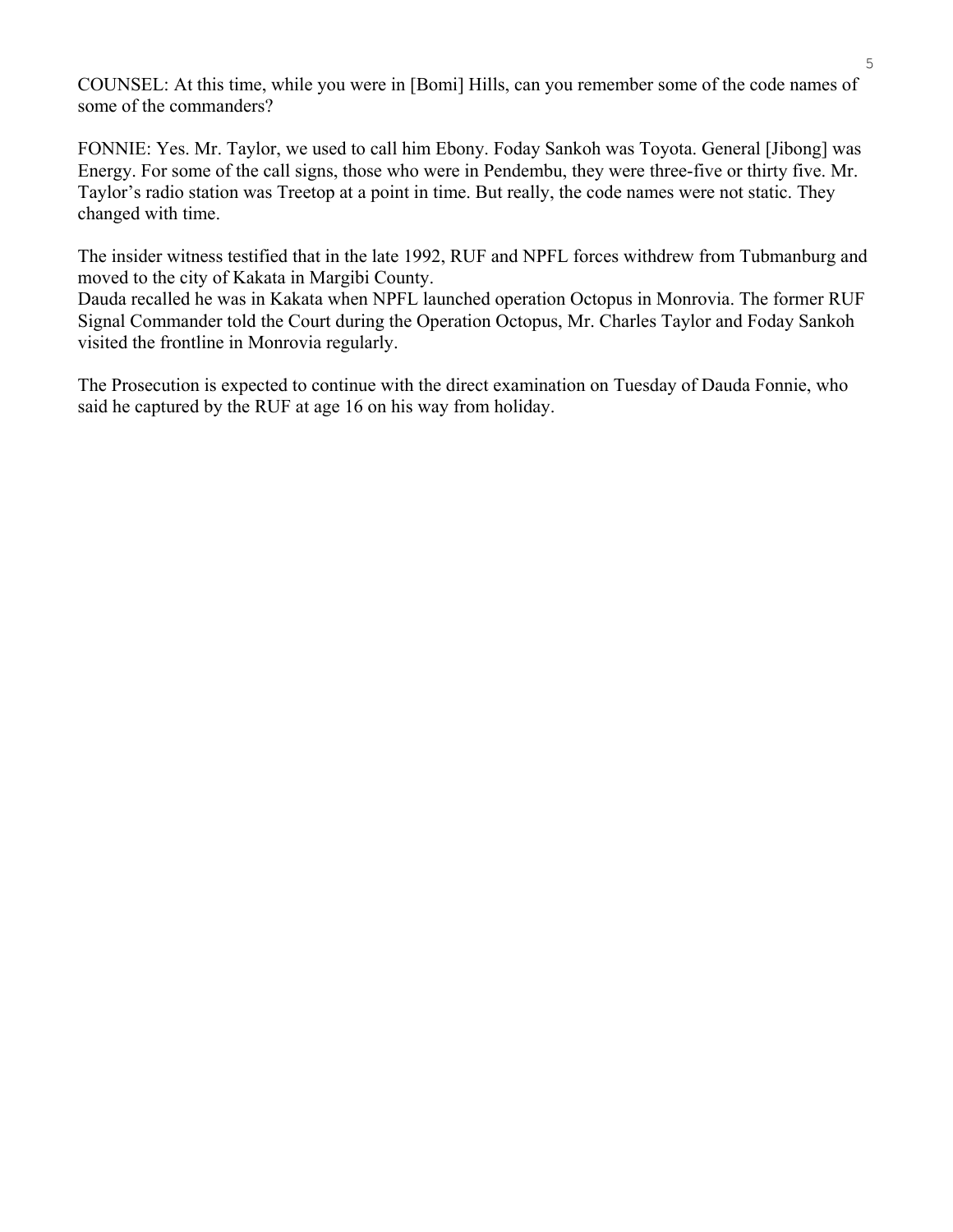# **United Nations Nations Unies**

United Nations Mission in Liberia (UNMIL)

### **UNMIL Public Information Office Complete Media Summaries 1 December 2008**

*[The media summaries and press clips do not necessarily represent the views of UNMIL.]*

### **Newspaper Summary**

### **Liberia Tightening Screw on Corruption**

(Daily Observer)

- The Ministry of Finance (MOF) has begun a series of monthly interactions with comptrollers and procurement directors of government ministries and agencies. The monthly interactions are intended to strengthen government's position in the fight against corruption.
- There have been allegations of corruption in the media following findings from several audits conducted by the General Auditing Commission linking the heads of some government entities.
- There are also speculations of an imminent cabinet reshuffle in Government supposedly owing to corruption. President Sirleaf was recently quoted in the press as saying she was reviewing audit reports submitted to her for prompt action which includes dismissals, prosecutions and the launch of further investigations into claims of corruption as contained in the findings of the GAC audit reports.

#### **Fleeing Public Official Prevented from Travelling – Accused of stealing over US\$200,000**  (New Democrat)

- [Sic:] An Official at the Ministry of Health in charge of its "incentive" section was dragged from the plane at the Roberts International Airport as he sought to leave the country for allegedly swindling over US\$200,000 of money intended for rural health workers, airport and other sources said. Sources said Saturday that the official, Mr. Emmanuel Bropleh, the Health Ministry's Incentive Coordinator, had allegedly stolen the money and was leaving the country, probably for the United States of America. But his plan, Health Ministry sources said, was aborted when security officers and fellow workers who had knowledge of the scheme leaked the information.
- Corruption in both the public and private sectors is a major challenge facing the Liberian Government. President Ellen Johnson Sirleaf is battling the menace head-on. She said in a recent interview with a local daily that the government will take steps and that some of these actions would include the freezing of assets of officials implicated in stealing public funds, along with prison terms.
- She said a fast-track court, free from long legal delays in hearing cases, would come into action. "I will act", the President said, but admitted that stealing state funds is an endemic and systemic affair that has permeated every level of society, adding that, "goat eats where you tie it" mentality permeates all sectors of the society.

### **Liberia Observes World AIDS Day**

(Heritage, Public Agenda, The Inquirer, Daily Observer, The News)

• Liberia today joined other nations worldwide to observe World AIDS Day. The media reported on activities marking the observance of the Day which was declared by President Ellen Johnson Sirleaf as a working holiday in Liberia. The prevalence of HIV/AIDS in the country has been put at 5.9 percent. This year's World AIDS Day was celebrated in Liberia under the theme: "Stop AIDS; Keep the Promise."

### **UNMIL Force Commander Links Liberia's Stability to Future of Sierra Leone, Region**

(The Monitor, The Informer and Public Agenda)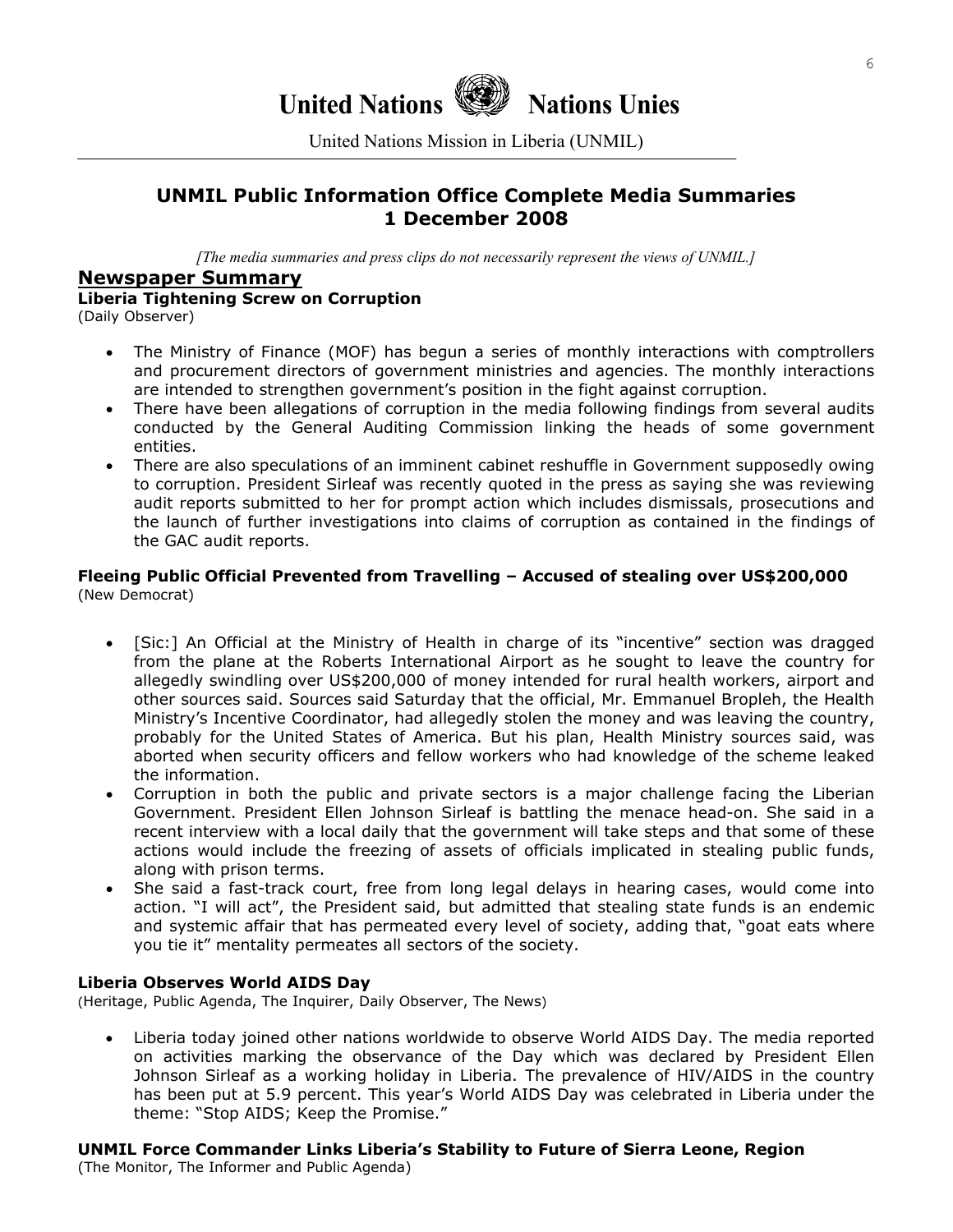• UNMIL Force Commander Lt. Gen. A.T.M. Zahirul Alam says the role of UNMIL in consolidating peace and stability in Liberia would positively impact on the future of Sierra Leone and the entire region. The Force Commander made the statement in Freetown, Sierra Leone where he, on behalf of the Special Representative of the Secretary-General to Liberia, Ms. Ellen Margrethe Lǿj, awarded UN peacekeeping medals to 250 Mongolian soldiers. The Mongolian soldiers are providing security for the Special Court for Sierra Leone.

### **UN Moves to Support Sports in Liberia**

(The Informer)

[Sic] The Liberian Ministry of Youth and Sports received a boost when the UN Mission in Liberia (UNMIL) presented a large quantity of assorted sporting materials to assist the Ministry to conduct the 2008/2009 National County Sporting Meet. UNMIL Director of Mission Support, Mr. Stephen Lieberman, presented the sporting materials to the Ministry, at the Samuel K. Doe Sports Complex in the Monrovia suburb of Paynesville. Handing over the sporting materials to officials of the Ministry of Youth and Sports, Mr. Lieberman said, "Sport transcends boundaries and brings communities together across ethnicity, religion and political divide in Liberia." Reminding Liberians of the profound historic role that sport has played in consolidating peace, he expressed optimism that sports will be used as a tool to achieve lasting peace and development.

# **Radio Summary**

**Local Media-Radio VERITAS** *(News monitored today at 9:45 pm)* 

### **ECO-Bank Executive in the Country Following Theft at the institution**

- [SIC:] Reports say the regional Director of ECOBANK responsible for West and East Africa, Albert Erskine is in the country amidst reports of a "major" theft at the bank.
- Mr. Erskine arrived in the country at the weekend to launch an internal investigation into the theft. Last week, the media reported that US\$500,000 was stolen from the ECO Bank-Liberia vault but the Managing Director Morinike Adepoju clarified that only US\$50,000 was stolen.

#### *STAR RADIO (News monitored today at 9:00 am)*

### **Five Former Transitional Officials Due to appear in Court Monday**

- Five former Transitional Government officials are expected in court on today, Monday.
- The five include former Transitional Chairman, Gyude Bryant and former Speaker Edwin Snowe.
- The others are Bomi County Senator Richard Devine, Siaka Sheriff and Andy Quamie
- They are accused of "stealing" nearly a million United States dollars from the Liberia Petroleum Refinery Company during the transitional regime.
- The five have persistently denied any financial wrongdoing.

*(Also reported on Truth F.M. and ELBC)* 

### **Government Confirms that Over 60 Corruption Cases Awaits Prosecution**

- The government said it has over 60 corruption related cases at the Justice Ministry.
- Information Minister Dr. Laurence Bropleh said the cases are being reviewed to be forwarded to court.
- Minister Bropleh said government is trying to gather sufficient evidence to ensure it wins cases taken to court.
- The sixty corruption related cases including some current Government officials.
- The Information Minister said consultations are being held with the Justice Ministry and the Chief Justice to fast track corruption cases.

### **Two-Week Media Training for Female Journalists Opens in Monrovia**

- A two-week media training for 12 Liberian female journalists gets underway today in Monrovia.
- The German Federal Foreign Office is organizing the training under the theme: "Empowerment of Media Women in post conflict Liberia".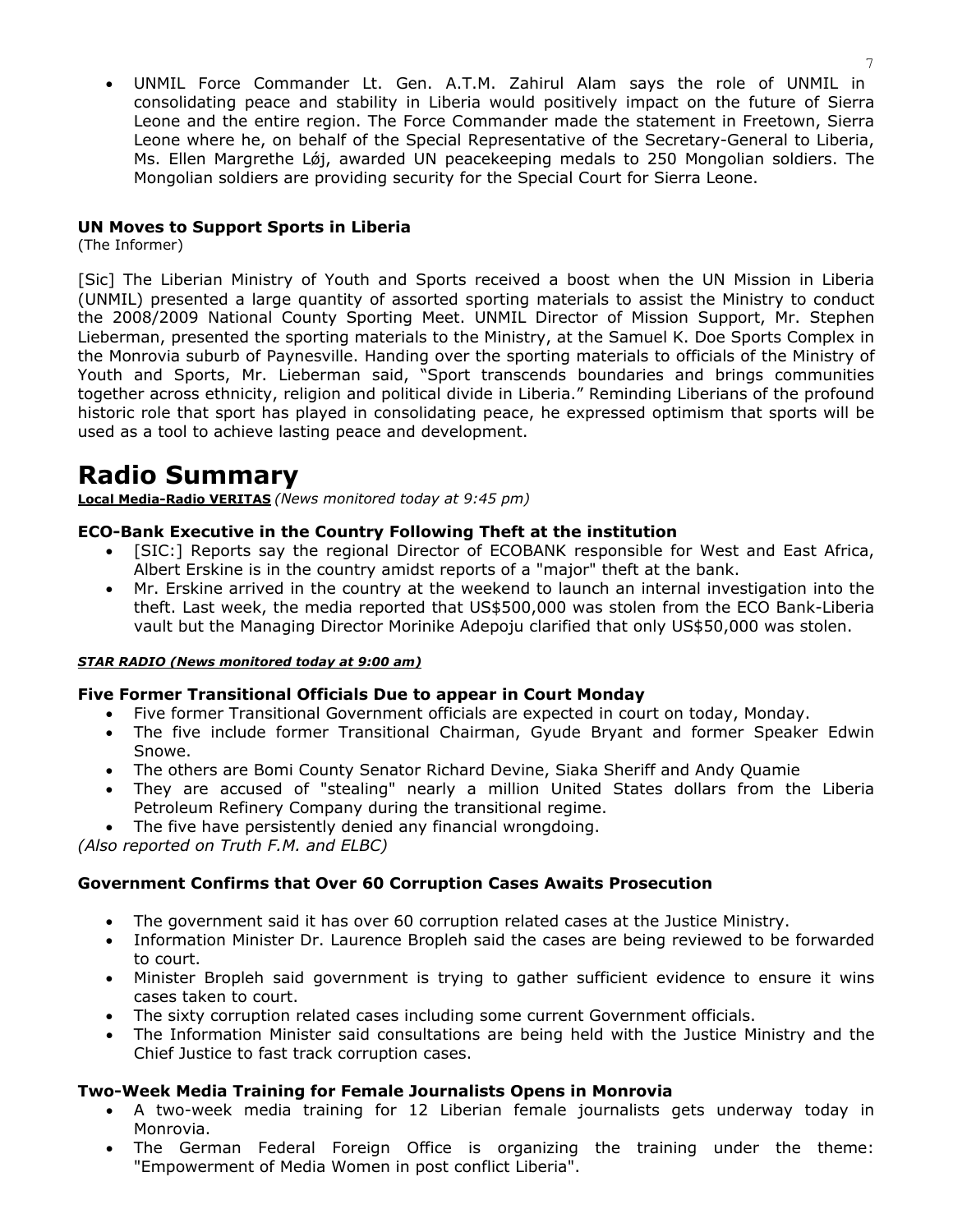Tuesday, 2 December 2008

### **International Legal Standards on Child [Soldiers](http://www.hrw.org/en/node/11040/section/5)**

In the late 1990s a strong international trend developed to raise the minimum age for military service to 18. The Worst Forms of Child Labour Convention (Convention No. 182), adopted by the International Labour Organization in 1999-and ratified by the government of Nepal in 2002-prohibits the forced recruitment of children under age 18 for use in armed conflict as one of the worst forms of child labor[.\[118\]N](http://www.hrw.org/en/node/11040/section/9)epal is also a signatory to the Optional Protocol to the Convention on the Rights of the Child on the involvement of children in armed conflict, which was adopted by the UN General Assembly in 2000 and entered into force in 2002. The protocol raised the standards set in the Convention on the Rights of the Child by establishing 18 as the minimum age for any conscription or forced recruitment or direct participation in hostilities.

The protocol explicitly addresses the conduct ofnon-state armed forces. Article 4 states that "armed groups that are distinct from the armed forces of a state should not, under any circumstances, recruit or use in hostilities persons under the age of eighteen.["\[119\]](http://www.hrw.org/en/node/11040/section/9)

Protocol II to the Geneva Conventions of 1949, which applies during non-international armed conflicts (civil wars), prohibits states and non-state armed groups from recruiting or using children under the age of 15 in armed conflict[.\[120\]](http://www.hrw.org/en/node/11040/section/9) Furthermore, such recruitment is identified as a war crime in the Rome Statute for the International Criminal Court (ICC)[.\[121\]](http://www.hrw.org/en/node/11040/section/9) In July 2006, after the success of the Jana Andolan, Nepal's parliament passed a resolution urging the government to accede to the Rome Statute, though the accession has not yet taken place.[\[122\]](http://www.hrw.org/en/node/11040/section/9)

The prohibition on recruiting and using children as soldiers is broader than just children engaged in combat duties and includes children in combat-support and other related functions. The authoritative Capetown Principles and Best Practices define a child soldier as any person under age 18 who is "part of any kind of regular or irregular armed force or group in any capacity, including but not limited to cooks, porters, messengers and those accompanying such groups, other than purely as family members. It does not, therefore, only refer to a child who is carrying or has carried arms."[\[123\]](http://www.hrw.org/en/node/11040/section/9)

The ICC statute makes clear that individual criminal liability also extends beyond the use of children as armed combatants. Under the ICC, the war crime of recruiting or using child soldiers

[c]over[s] both direct participation in combat and also active participation in military activities linked to combat such as scouting, spying, sabotage and the use of children as decoys, couriers or at military checkpoints. It would not cover activities clearly unrelated to the hostilities such as food deliveries to an airbase or the use of domestic staff in an officer's married accommodation. However, use of children in a direct support function such as acting as bearers to take supplies to the front line, or activities at the front line itself, would be included [\[124\]](http://www.hrw.org/en/node/11040/section/9)

The Convention on the Rights of the Child requires the government to take "all feasible measures to ensure protection and care of children who are affected by an armed conflict," and to take "all appropriate measures" to promote the physical and psychological recovery and social reintegration of children who have been victim to armed conflicts.[\[125\]](http://www.hrw.org/en/node/11040/section/9) Article 6(3) of the Optional Protocol provides that a state "shall take all feasible measures to ensure that persons within their jurisdiction recruited or used in hostilities contrary to the present Protocol are demobilized or otherwise released from service," and "shall, when necessary, accord to such persons all appropriate assistance for their physical and psychological recovery and their social reintegration."[\[126\]](http://www.hrw.org/en/node/11040/section/9)

As a state party to ILO Convention 182, which defines the forced recruitment of children for use in armed conflict as one the worst forms of child labor, the government of Nepal is obliged to "provide the necessary and appropriate direct assistance for the removal of children from the worst forms of child labour and for their rehabilitation and social reintegration, ensure access to free basic education, and wherever possible and appropriate, vocational training, for all children removed from the worst forms of child labour.["\[127\]](http://www.hrw.org/en/node/11040/section/9) As we discuss above, the government of Nepal has failed in this important regard, even after the ceasefire.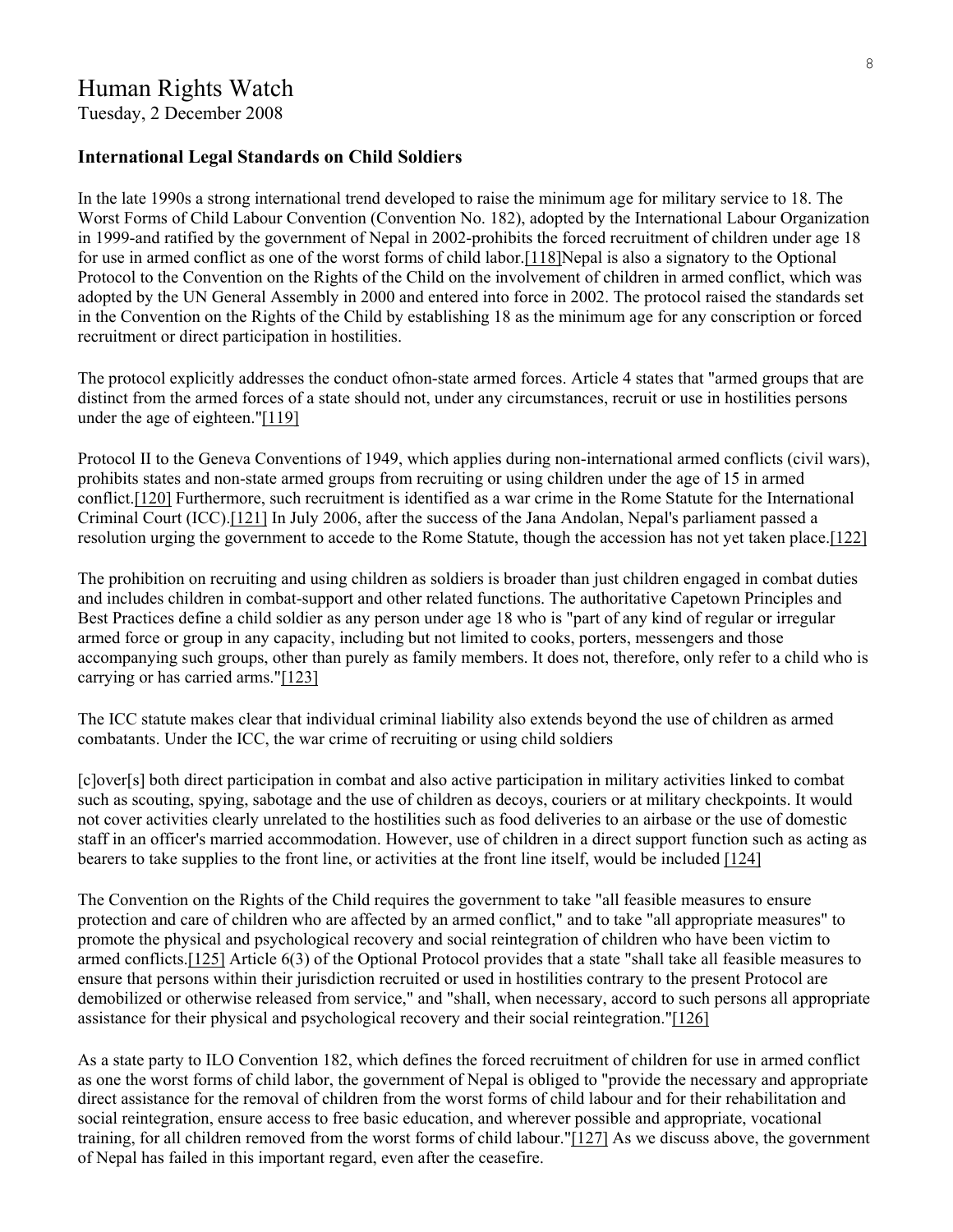### The Jordan Times Tuesday, 2 December 2008 http://www.jordantimes.com/?news=12514

### **Good tidings**

The UN special tribunal mandated to try people assumed to have been involved in the assassination of former Lebanese Prime Minister Rafiq Hariri is set to start work on March 1 next year.

The international court will be the first to try a crime described as "terrorist" by the UN. While other special tribunals have dealt with war crimes and crimes against humanity, like in Sierra Leone or Cambodia, it will be the first time that international justice tackles a political crime that targeted a specific person.

It has taken the UN many years to prepare the groundwork for the trial, pending the completion of the investigation of the case. Hariri was assassinated, together with 22 others, in Beirut on February 14, 2005. The UN Security Council adopted a resolution establishing the court in May 2007.

Much precious time was spent, or rather wasted, before enabling this special international-Lebanese tribunal to start its proceedings, but as the saying goes, better late than never.

Now the day of judgement is near, so the file on this heinous crime can be closed and the truth can become public knowledge. It will heal wounds and deep-seated rivalries and, hopefully, it will set the stage for genuine national reconciliation.

To get the trial started in earnest, there was no doubt need for not only proper and full investigation but also for preparing the political groundwork and reaching the needed "understandings".

Bringing this case to a closure will go a long way towards stabilising Lebanon. It will also send the signal that the rule of law can, and does, settle disputes and that no crime can go unpunished.

As UN Secretary General Ban Ki-moon put it, "it is my belief that the impending start of the special tribunal will send a strong signal that the government of Lebanon and the United Nations remain committed to ending impunity in Lebanon."

Lebanon has made great strides towards stabilising its situation, especially after it obtained diplomatic recognition from neighbouring Syria. Internal reconciliation is proceeding well and there is every hope that Lebanon will go back to being a tolerant, liberal country.